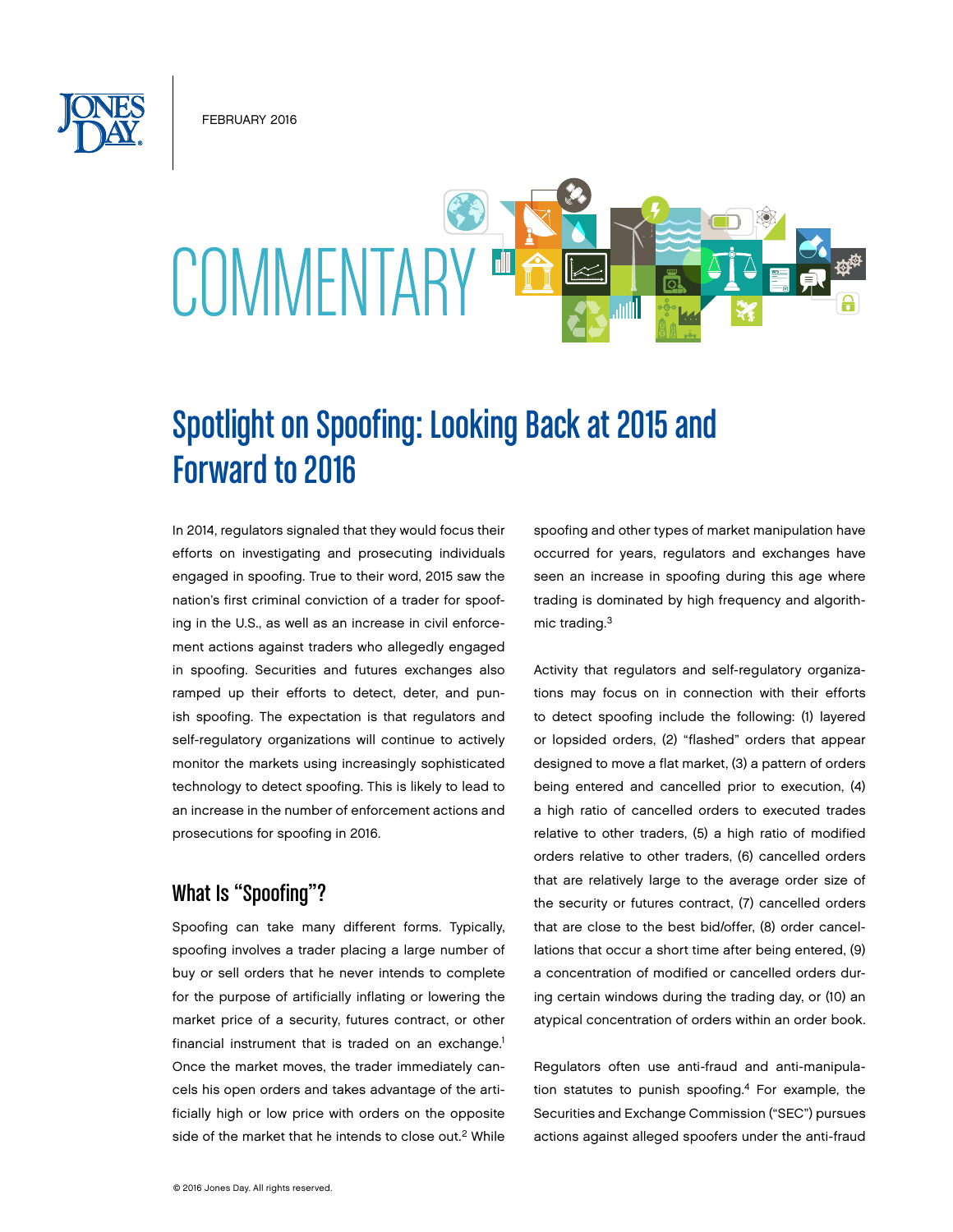provisions of Section 10(b) of the Securities Exchange Act of 1934, SEC Rule 10b-5, and Section 17(a) of the Securities Act of 1933.<sup>5</sup> The U.S. Department of Justice ("DOJ") also can use the mail and wire fraud statutes to punish spoofers.

When Dodd-Frank was signed into law on July 21, 2010, the Commodity Futures Trading Commission ("CFTC") received a new tool explicitly addressing spoofing. Dodd-Frank amended the Commodity Exchange Act ("CEA") and expressly made spoofing in the commodity futures markets a violation of federal law.6 Specifically, 7 U.S.C. § 6c(a)(5)(C) makes it "unlawful for any person to engage in any trading, practice, or conduct on or subject to the rules of a registered entity that…is, is of the character of, or is commonly known to the trade as, 'spoofing' (bidding or offering with the intent to cancel the bid or offer before execution)."7 On May 28, 2013, the CFTC released interpretive guidance regarding what would be considered spoofing.<sup>8</sup> According to the CFTC, "a market participant must act with some degree of intent to violate the 'spoofing' provision. Reckless trading, practices, or conduct would not violate [the prohibition on 'spoofing']."9 The CFTC went on to say that "orders, modifications, or cancellations would not be considered 'spoofing' if they were submitted as part of a legitimate, good-faith attempt to consummate a trade…[L]egitimate good-faith cancellations of partially filled orders would not violate [the] CEA."10

The definition of spoofing received further refinement in connection with the criminal prosecution of Michael Coscia for spoofing in the U.S. District Court for the Northern District of Illinois. In *U.S. v. Coscia*, the court had to define spoofing in its jury instructions. The court instructed the jury as follows:

"Spoofing" is defined as "bidding or offering with the intent to cancel the bid or offer before execution." To find this element satisfied, you must find the government has proven beyond a reasonable doubt that, at the time [the trader] entered the bid or offer specified in the Count that you are considering, he intended to cancel the entire bid or offer before it was executed, and that he did not place the bid or offer as part of a legitimate, good faith attempt to execute at least part of that bid or offer. The government must prove that [the trader] had the purpose or conscious desire to cancel his bid or offer before it was executed. It is not,

however, sufficient for the government to prove that [the trader] knew or should have known that the consequence – that is, cancellation of the bid or offer before execution – was substantially likely to occur.<sup>11</sup>

# Major Spoofing-Related Events in 2015

In 2015, spoofing was a popular "buzz word" in the financial markets. It received a great deal of attention in the financial press due to a perceived increase in regulatory activity focused on spoofing. The following are highlights of the major spoofing-related events of 2015. These events demonstrate the various types of trading strategies that regulators are focused on, the range of markets that regulators are monitoring, and the multiple enforcement tools at both the state and federal level that regulators may use to investigate and police potential acts of spoofing.

## The Michael Coscia Prosecution and Conviction

On November 3, 2015, after settling civil cases with the CFTC, Financial Conduct Authority ("FCA"), and Chicago Mercantile Exchange ("CME") totaling \$3.1 million in fines and \$2.7 million in disgorgement, Michael Coscia became the first person in the United States to be convicted for the crime of spoofing.<sup>12</sup> Coscia's jury trial lasted seven days. The government called several witnesses, including traders from other firms, representatives from multiple exchanges, and a programmer hired by Coscia to develop his trading algorithm.<sup>13</sup> After just over an hour of deliberation, the jury found Coscia guilty on six counts of spoofing under the CEA.14 At the close of the trial several things became clear:

- To satisfy its burden of proof in a criminal case, the government must show, at a minimum, that a defendant had *intent* to engage in spoofing, not merely that he cancelled a bid or offer prior to execution. The government also must show that a defendant intended to cancel the entire bid or offer before it was executed, and that the bid or offer was not part of a good-faith attempt to execute a part of the bid or offer.<sup>15</sup>
- To prove the requisite intent, it is unlikely that the government can rely merely on presenting cancelled orders themselves as evidence. It is likely that the government will need additional evidence to show that a trader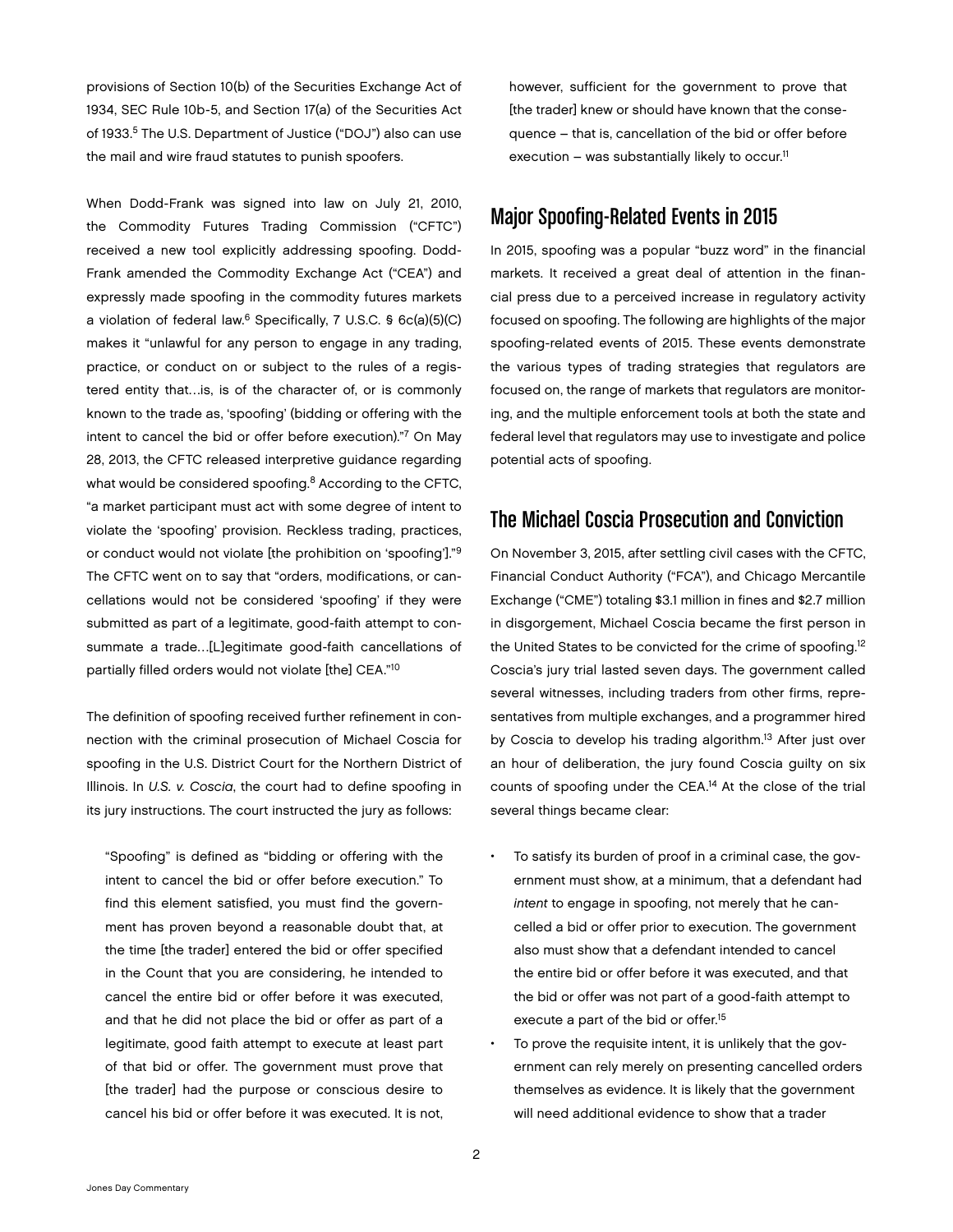intended to spoof the market. The *Coscia* prosecutors relied on the testimony of a programmer who created the algorithms at Coscia's direction. The programmer also referred to notes indicating Coscia wanted the trading algorithms to "pump the market."16

The DOJ only pursued six instances of spoofing against Coscia, which resulted in an alleged profit of only \$1,070.00, indicating prosecutors are more concerned about the ease with which spoofing can be repeated rather than the total gain realized from the allegedly illegal trades.<sup>17</sup>

#### Navinder Sarao

In April of 2015, the DOJ charged Navinder Singh Sarao, a London-based high frequency trader, with 21 criminal counts relating to fraud and market manipulation in connection with the so-called "Flash Crash" on May 6, 2010.<sup>18</sup> At the same time, the CFTC also charged Sarao with price manipulation and spoofing.19 On May 6, 2010, nearly \$1 trillion in value was erased from U.S. stocks in minutes. This event, often referred to as the Flash Crash, saw the Dow Jones Industrial Average drop 998.5 points within a few minutes.20 The DOJ alleged that Sarao was "significantly responsible" for the Flash Crash due to his spoofing of the E-mini S&P 500 near month futures contract.<sup>21</sup> There are several key takeaways from the Sarao indictment:

- Sarao's activities on May 6, 2010 occurred prior to implementation of Dodd-Frank, which took effect in July 2010, yet prosecutors are vigorously pursuing criminal charges against him. The Sarao case demonstrates that while Dodd-Frank specifically addresses spoofing in the futures markets, federal prosecutors will continue to rely on pre-Dodd-Frank anti-market manipulation and antifraud laws to pursue spoofers when necessary.22
- Even with regulators and prosecutors focusing their efforts on pursuing spoofers, oftentimes it takes investigators years to gather the evidence needed to prosecute a spoofer. In this case, even though Sarao's trading activity had been flagged as suspicious in 2010, it still took prosecutors five years to bring forth any charges.<sup>23</sup>
- Federal prosecutors view the reach of their anti-spoofing toolkit as extending to trading occurring in U.S. markets by offshore participants.

#### Igor Oystacher

In November of 2015, the CFTC filed a motion in federal court to prohibit Igor Oystacher, the founder of 3Red Trading LLC, from trading futures contracts until its civil case against him was resolved.<sup>24</sup> Prior to this, the CFTC had accused him of spoofing on 51 days from December 2011 through January 2015.25 In addition to the CFTC investigations, in June 2015, Intercontinental Exchange, Inc. ("ICE)" penalized Oystacher for allegedly spoofing the market for its Russell 2000 Mini Futures contract.26 The CME also penalized Oystacher which ordered him to pay \$275,000 in fines and temporarily banned him from trading.27 Oystacher now faces a DOJ investigation as well.28 What separates Oysatcher from Coscia and Sarao is that Oystacher appears to have made all of his own trading decisions, and he would only have orders on one side of the market at a time; never did he have simultaneous bid and offer orders outstanding.

Rather than using trading algorithms, Oystacher made all his own trades by pointing and clicking with his mouse; he did however allegedly use commercially available software that cancelled existing orders on one side of the market before he could place orders on the opposite side, allowing him to quickly flip his orders from one side to the other. The Oystacher investigations and trading activity reveal the following:

- Spoofing activity is not limited to high-frequency traders, nor trading algorithms. Traders can use commercially available technology combined with traditional methods of online trading to achieve the same effect.
- Oystacher's actions did not actually move the price of the contracts he was trading, rather Oystacher is accused of creating a "false impression of market depth and book pressure" with his initial orders, which gave him an unfair advantage when he flipped his orders "before other market participants could assess and react to the disappearance of the false market and book pressure."29
- Regulators are sensitive to any behavior that may manipulate the market, even if that behavior does not constitute traditional spoofing.
- It may be difficult for the government to show the requisite intent in a case like Oystacher's given the fact that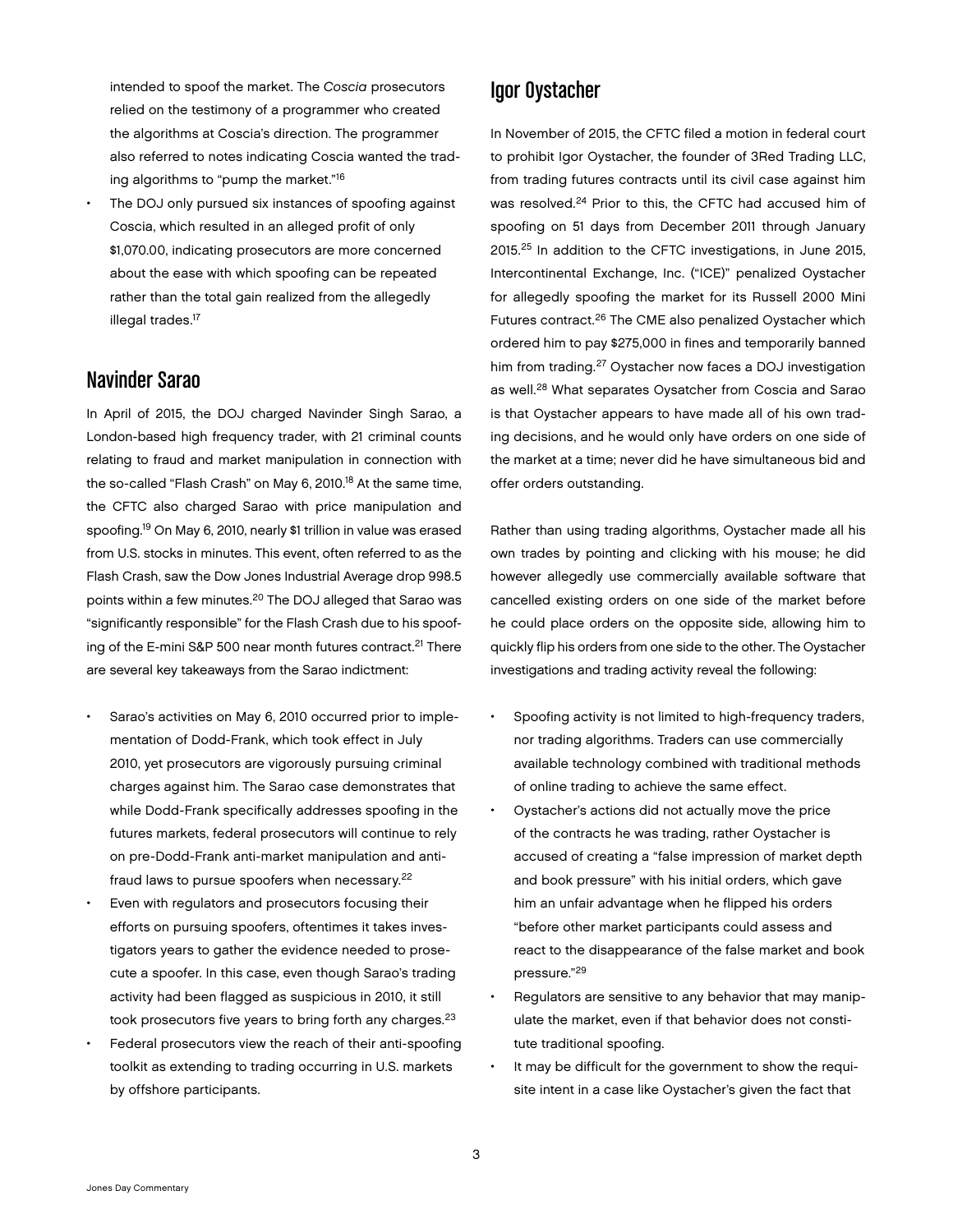he did not move the market price and could merely have been reacting to what he perceived was a change in the market.

## The Martin Act and the FX Markets

In November 2015, New York Attorney General ("NYAG") Eric Schneiderman issued subpoenas to multiple interdealer brokers.30 These subpoenas, which the NYAG issued pursuant to the powers granted to him under the Martin Act, are part of an investigation into whether these brokers used fake bids and offers in Foreign Exchange ("FX") options to distort the market and create interest in largely illiquid emerging-market currencies.31 This latest state investigation reveals several important points:

- Federal regulators are not the only ones focused on spoofing; state regulators are focused on spoofing as well.
- The NYAG believes his statutory powers under the Martin Act are broad enough to regulate spoofing in otherwise unregulated markets like the FX market.

# **DaVinci**

Last year also saw a crackdown on spoofing in the United Kingdom where there were high-profile actions brought against traders engaged in "layering," which is a specific type of spoofing. In August of 2015, U.K. Regulators won a £7.6 million decision against a Swiss investment firm and three Hungarian traders engaged in layering.<sup>32</sup> The FCA accused DaVinci Invest Ltd. of submitting a mixture of large and small orders on one side of the order book in order to create a false impression of supply and demand of a particular security.<sup>33</sup> The large orders were placed at a price close enough to the best bid or offer at the time to give a false sense of supply, but far enough away to minimize the chances they were executed.<sup>34</sup> The smaller orders, submitted in increasing or decreasing prices, were designed to improve the bid or offer price. As the price moved, further large orders were placed.35 Once the price moved to where the traders were satisfied, they would cancel the orders and place orders on the other side of the order book in order to take advantage of the new prices.<sup>36</sup> The DaVinci proceeding illustrates several important facts:

- The crackdown on spoofing is not limited to U.S. markets; foreign regulators are also using the tools at their disposal to detect and prosecute spoofing.
- Spoofing can be accomplished in a variety of ways, but all of these tactics involve the placing of orders that are not intended to execute.

## SEC Enforcement Actions

On December 3, 2015, the SEC brought fraud and spoofing charges against three Chicago-based traders under Section 17(a) of the Securities Act of 1933, as well as Sections 9(a)(2) and 10(b) of the Exchange Act of 1934, and SEC Rule 10b-5.<sup>37</sup> The SEC alleged that brothers Behruz and Shahryar Afshar, and their friend, Richard Kenny, used spoofing techniques to take advantage of a so-called "maker-taker" program offered by an options exchange that provides rebates for orders that are sent to an exchange and trade against a subsequently received order.<sup>38</sup> The rebate is designed to incentivize traders to bring liquidity to the market. By sending hidden All-Or-None ("AON") options orders and placing smaller, non-bona fide orders on the opposite side of the market the three were able to induce traders to place orders at the same price as the AON orders, allowing the three traders to match those orders and receive the maker rebate.<sup>39</sup> At the time of the alleged spoofing, options were bid at \$7 and offered at \$9. The traders put in 18 AON orders to sell 10 option contracts at \$8 each, and then one public order to buy at \$8. That single buy order caused others to put large buy orders in at \$8, which executed against the 10 AON orders, allowing the Afshars and Kenny to collect the rebate.<sup>40</sup> The SEC's enforcement action against the Afshar brothers and Richard Kenny demonstrates several points:

- While Dodd-Frank may be the only regulatory framework that specifically references spoofing, the SEC views the 1933 and 1934 Acts as tools that can still be used against spoofers despite no provision outlawing "spoofing" by name.
- Regulators will scrutinize spoofers even if they place relatively small orders. In the SEC's view, small orders can distort the market because of the sensitivity of trading algorithms that react to even the smallest price changes in the market.<sup>41</sup>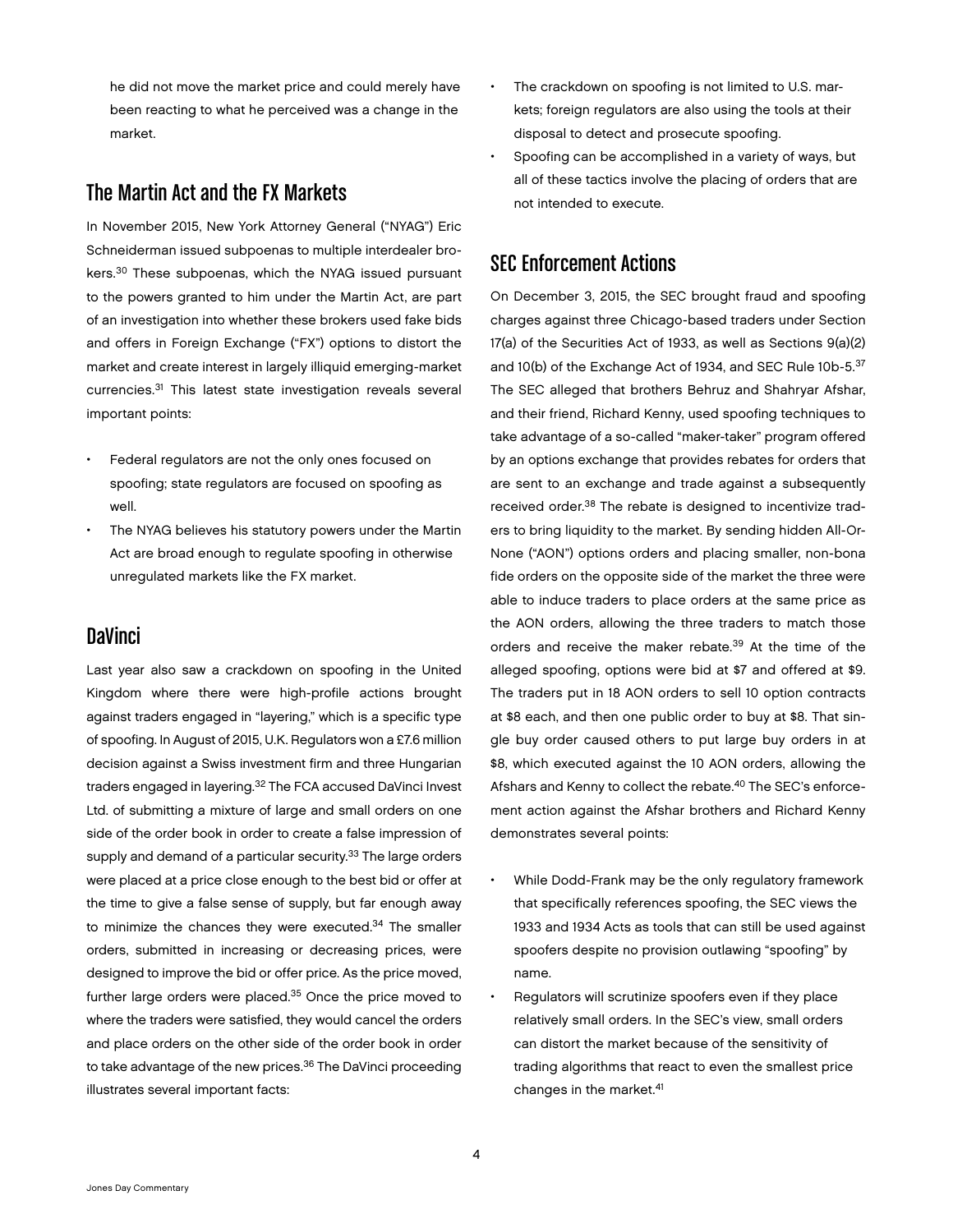## Exchange Action and Technological Advances

During 2015, securities and futures exchanges redoubled their efforts to detect and punish spoofing when it occurs, while trying not to prevent market participants from engaging in legal trading practices. For example, in January 2015, ICE Futures US issued a publication entitled: "Disruptive Trading Practices: FAQs" that provides guidance to market participants designed to delineate between legitimate market practices and misconduct such as spoofing.<sup>42</sup> Several months later, in May of 2015, the CFTC directed CME to beef up its enforcement staff and to "develop strategies to identify instances of spoofing, and, as appropriate, pursue actions against perpetrators."43

Many believe that spoofing has become more widespread because "markets today are almost entirely electronic, and algorithms aren't as savvy as their flesh-and-blood counterparts."44 This has led exchanges to deploy advanced technology to assist with their policing efforts. For example, exchanges have begun using computer software to identify suspicious trading activity that may warrant further investigation.45 Nasdaq uses SMARTS trade surveillance technology to root out suspicious activity in the European and U.S. exchanges.46 Other exchanges have turned to third-party developers for monitoring software. One such developer, Vertex Analytics, has created a graphics software that is used to detect spoofing.<sup>47</sup> Such technology has been tested by exchanges. The software is able to graphically represent every order and transaction in a market, making review of the transactions more efficient.<sup>48</sup>

Understandably, many exchanges do not want to divulge to the public what technology, software, and processes they are implementing to help detect spoofing. If market participants with nefarious intentions know what technology or software an exchange is using, they can adjust their trading patterns to defeat the exchange's policing efforts. We also understand that exchanges have proprietary detection processes, and employ customized software and technology to help detect spoofing. These technological developments have the potential to change the manner in which spoofing is prosecuted.

In addition to new technology, exchanges are seeking the implementation of new rules in order to police spoofing. For example, in July of 2015 BATS Global Markets Inc. proposed what it called the BATS Client Suspension Rule.<sup>49</sup> Such a rule would allow an exchange operator to immediately issue a cease-and-desist order to a broker providing access to a suspected spoofer.<sup>50</sup> The broker would then have 15 days to appeal, and if the appeal was not successful, the broker would need to immediately deny access to the suspected spoofer or face removal from the market.<sup>51</sup> Such technological developments and rule proposals show:

- Exchanges recognize that they must detect and punish spoofing, but, at the same time, they must not confuse spoofing with legitimate sophisticated trading practices.
- Technology such as Smarts and Vertex Analytics graphics software could end the need to review reams of paper and trading data by hand to detect and establish that spoofing occurred. Therefore self-regulatory entities (and regulators) can act more quickly to punish spoofers.
- While these technologies do not show a traders' mental state, the data itself could be used to bolster arguments that a particular trader had no intent to execute certain orders.

## 2016 and Beyond

The events described above, and the rise of anti-spoofing technology, indicate that spoofing will continue to be in the headlines throughout 2016 and beyond. In fact, as we were preparing this article, the Financial Industry Regulatory Authority ("FINRA") announced it will begin grading firms based on the volume of spoofing and other manipulative trading that they allow through their systems.<sup>52</sup> FINRA envisions that it will provide brokers with reports showing potential spoofing, and that brokers will be expected to confirm whether wrongdoing has occurred.

It is clear that, going forward, firms must employ top-notch compliance systems and individuals who understand their firm's particular trading strategies, as well as the new regulatory regime. To keep their firms out of spoofing trouble, a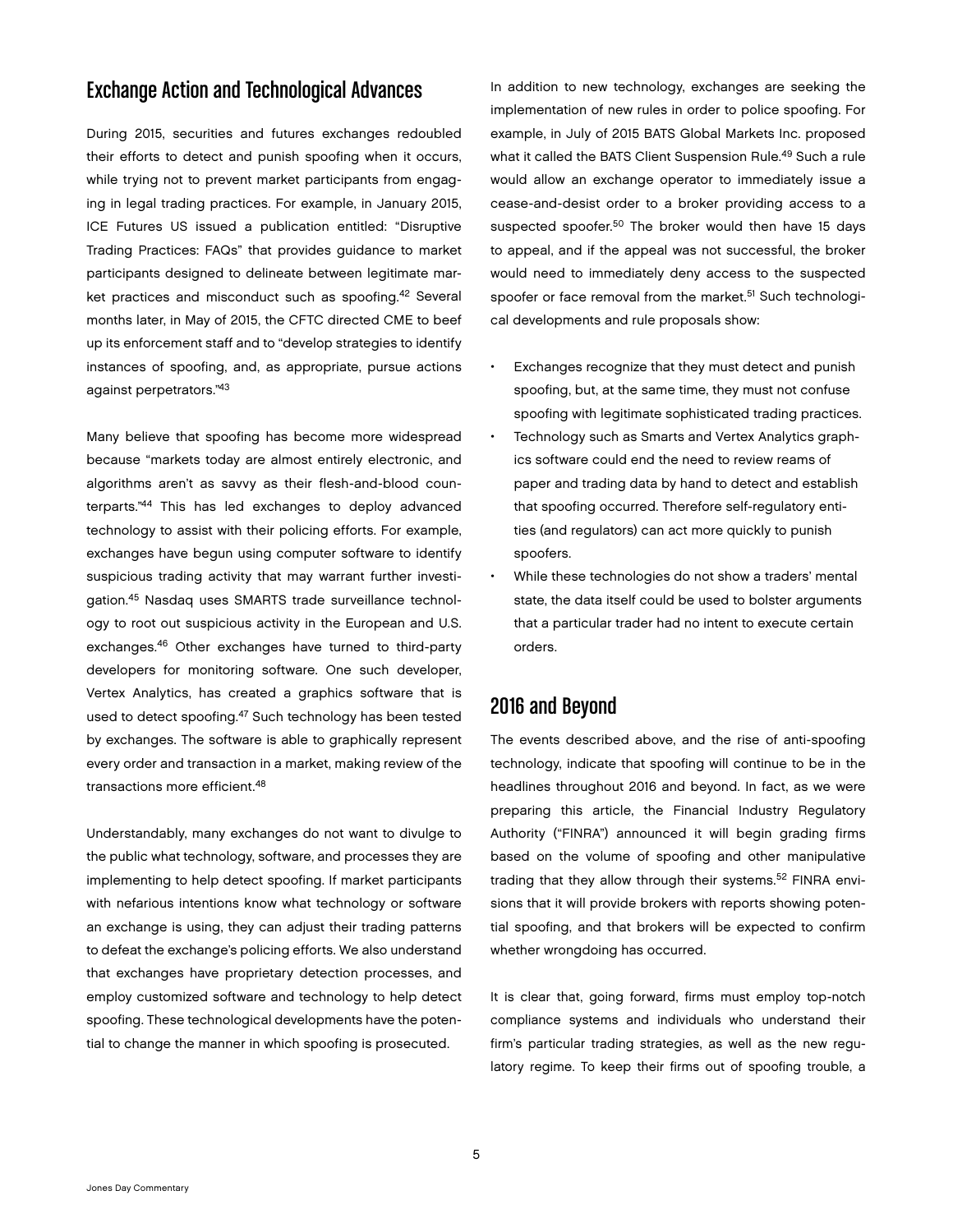compliance staff should have a detailed understanding of the instructions being given to their traders' computer programmers to ensure that algorithms under development comply with anti-spoofing laws. Instituting proactive spoofing compliance policies could help prevent spoofing from occurring. And, if the firm becomes the target of regulatory scrutiny, prophylactic compliance measures could help shape an investigation, and potentially mitigate any fine. Furthermore, legal departments and compliance staff should react promptly, and with the assistance of outside counsel, to respond to the new FINRA reports concerning spoofing and other regulatory inquiries.

## Lawyer Contacts

For further information, please contact your principal Firm representative or one of the lawyers listed below. General email messages may be sent using our "Contact Us" form, which can be found at [www.jonesday.com/contactus/](http://www.jonesday.com/contactus/).

Jason Jurgens New York +1.212.326.3771 [jjurgens@jonesday.com](mailto:jjurgens@jonesday.com)

Stephen J. Obie New York +1.212.326.3773 [sobie@jonesday.com](mailto:sobie@jonesday.com)

*Mario J. Cacciola, an associate in the New York office, assisted in the preparation of this* Commentary*.*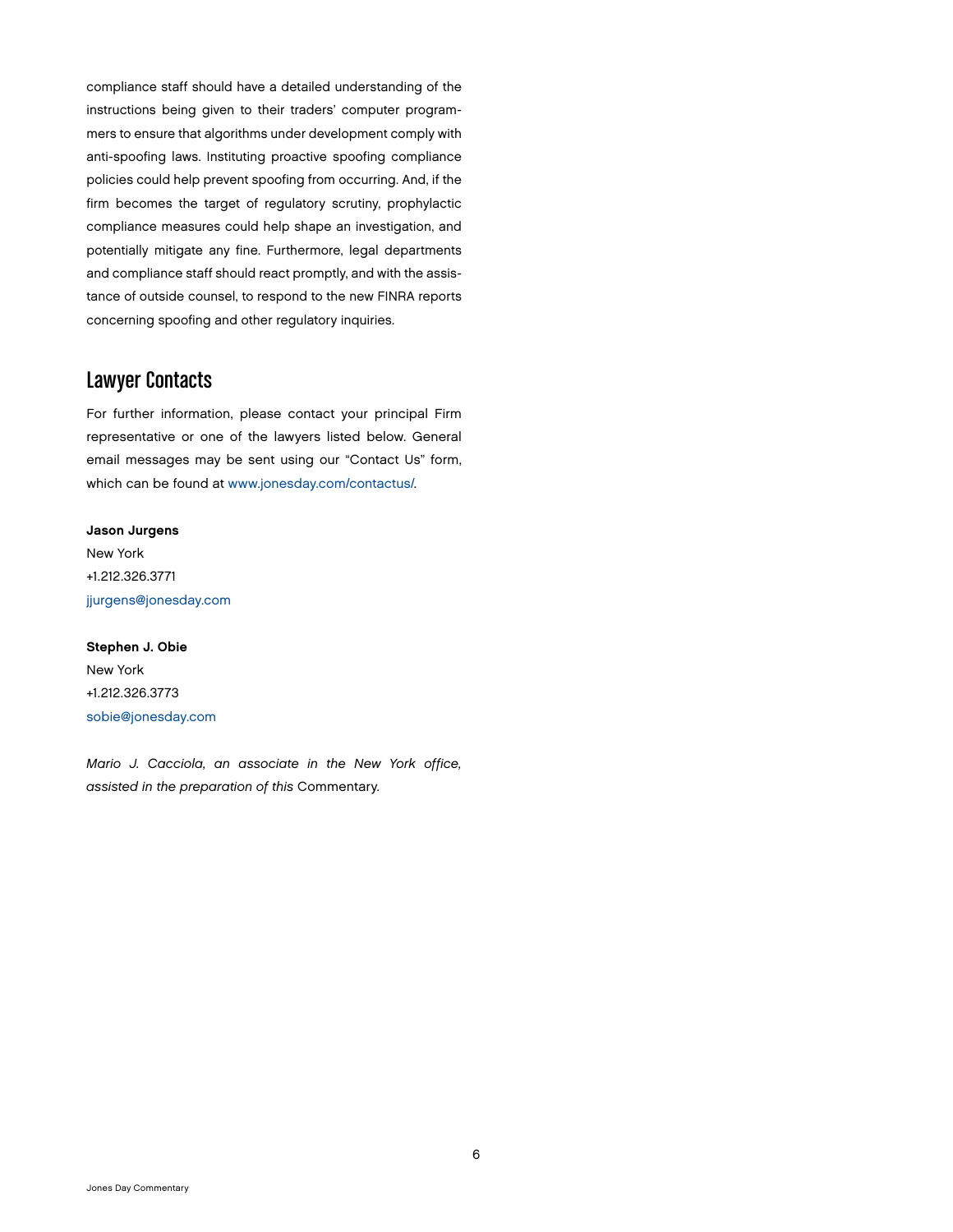#### **Endnotes**

1 Bradley Hope, *5 Things to Know About Spoofing in Financial Markets*, The Wall Street Journal (Feb. 22, 2015, 10:36 PM EST), [http://blogs.wsj.com/briefly/2015/02/22/5-things-to-know-about](http://blogs.wsj.com/briefly/2015/02/22/5-things-to-know-about-spoofing-in-financial-markets/)[spoofing-in-financial-markets/](http://blogs.wsj.com/briefly/2015/02/22/5-things-to-know-about-spoofing-in-financial-markets/).

2 *Id*.

- 3 Matthew Leising, *Spoofing Went Mainstream in 2015*, Bloomberg Business (Dec. 21, 2015, 7:00 PM EST), [http://www.bloomberg.com/](http://www.bloomberg.com/news/articles/2015-12-22/nabbing-the-rogue-algo-inside-the-year-spoofing-went-mainstream) [news/articles/2015-12-22/nabbing-the-rogue-algo-inside-the-year](http://www.bloomberg.com/news/articles/2015-12-22/nabbing-the-rogue-algo-inside-the-year-spoofing-went-mainstream)[spoofing-went-mainstream.](http://www.bloomberg.com/news/articles/2015-12-22/nabbing-the-rogue-algo-inside-the-year-spoofing-went-mainstream)
- 4 Clifford C. Histed, *A Look At The 1st Criminal 'Spoofing' Prosecution: Part 1*, Law360 (Apr. 20, 2015, 12:01 PM ET), [http://www.law360.](http://www.law360.com/articles/645167/a-look-at-the-1st-criminal-spoofing-prosecution-part-1) [com/articles/645167/a-look-at-the-1st-criminal-spoofing-prose](http://www.law360.com/articles/645167/a-look-at-the-1st-criminal-spoofing-prosecution-part-1)[cution-part-1.](http://www.law360.com/articles/645167/a-look-at-the-1st-criminal-spoofing-prosecution-part-1)
- 5 *Id*.
- 6 *Id*.
- 7 Commodity Exchange Act, 7 U.S.C. § 6c.
- 8 78 Fed. Reg. 31890, *available at* http://www.cftc.gov/idc/groups/ public/@lrfederalregister/documents/file/2013-12365a.pdf.
- 9 *Id*.
- 10 *Id*.
- 11 Jury Instructions, *USA v. Coscia*, No. 14 CR 00551, (N.D. Ill. Nov. 3, 2015).
- 12 Jessica Corso, *High-Speed Trader Found Guilty In Landmark Spoofing Case*, Law360 (Nov. 3, 2015, 6:09 PM ET), [http://www.](http://www.law360.com/articles/722493/high-speed-trader-found-guilty-in-landmark-spoofing-case) [law360.com/articles/722493/high-speed-trader-found-guilty-in](http://www.law360.com/articles/722493/high-speed-trader-found-guilty-in-landmark-spoofing-case)[landmark-spoofing-case.](http://www.law360.com/articles/722493/high-speed-trader-found-guilty-in-landmark-spoofing-case)
- 13 Witness List, *USA v. Coscia*, No. 14 CR 00551 (N.D. Ill. Nov. 3, 2015).
- 14 Jessica Corso, *High-Speed Trader Found Guilty In Landmark Spoofing Case*, Law360 (Nov. 3, 2015, 6:09 PM ET), [http://www.](http://www.law360.com/articles/722493/high-speed-trader-found-guilty-in-landmark-spoofing-case) [law360.com/articles/722493/high-speed-trader-found-guilty](http://www.law360.com/articles/722493/high-speed-trader-found-guilty-in-landmark-spoofing-case)[in-landmark-spoofing-case.](http://www.law360.com/articles/722493/high-speed-trader-found-guilty-in-landmark-spoofing-case)
- 15 Jury Instructions, *USA v. Coscia*, No. 14 CR 00551 (N.D. Ill. Nov. 3, 2015).
- 16 Lynne Marek, *A First: Chicago Jury Convicts Trader in Widely Watched 'Spoofing' Case*, Crain's Chicago Business (Nov. 3, 2015), [http://www.chicagobusiness.com/article/20151103/](http://www.chicagobusiness.com/article/20151103/NEWS01/151109940/a-first-chicago-jury-convicts-trader-in-widely-watched-spoofing-case) [NEWS01/151109940/a-first-chicago-jury-convicts-trader-in-widely](http://www.chicagobusiness.com/article/20151103/NEWS01/151109940/a-first-chicago-jury-convicts-trader-in-widely-watched-spoofing-case)[watched-spoofing-case](http://www.chicagobusiness.com/article/20151103/NEWS01/151109940/a-first-chicago-jury-convicts-trader-in-widely-watched-spoofing-case).
- 17 Brian Lewis and Janan Hanna, *Swift Guilty Verdict in Spoofing Trial May Fuel New Prosecutions in U.S.*, Bloomberg Business (Nov. 3, 2015, 10:27 EST), [http://www.bloomberg.com/news/arti](http://www.bloomberg.com/news/articles/2015-11-03/commodities-trader-coscia-found-guilty-in-first-spoofing-trial)[cles/2015-11-03/commodities-trader-coscia-found-guilty-in-first](http://www.bloomberg.com/news/articles/2015-11-03/commodities-trader-coscia-found-guilty-in-first-spoofing-trial)[spoofing-trial](http://www.bloomberg.com/news/articles/2015-11-03/commodities-trader-coscia-found-guilty-in-first-spoofing-trial).
- 18 Everett Rosenfeld, *UK Trader Charged for Manipulation Contributing to 2010 Flash Crash*, CNBC (Apr. 21, 2015, 2:50 PM EST), [http://www.cnbc.com/2015/04/21/futures-trader-charged-for](http://www.cnbc.com/2015/04/21/futures-trader-charged-for-manipulating-stock-market-contributing-to-2010-flash-crash.html)[manipulating-stock-market-contributing-to-2010-flash-crash.html.](http://www.cnbc.com/2015/04/21/futures-trader-charged-for-manipulating-stock-market-contributing-to-2010-flash-crash.html)
- 19 *CFTC Charges U.K. Resident Navinder Singh Sarao and His Company Nav Sarao Futures Limited PLC with Price Manipulation*

*and Spoofing*, CFTC (Apr. 21, 2015), [http://www.cftc.gov/PressRoom/](http://www.cftc.gov/PressRoom/PressReleases/pr7156-15) [PressReleases/pr7156-15](http://www.cftc.gov/PressRoom/PressReleases/pr7156-15).

- 20 Janet Whitman, *The Market's Wild Ride*, Montreal Gazette (May 5, 2010), [http://www.montrealgazette.com/business/fp/](http://www.montrealgazette.com/business/fp/markets+wild+ride/2994890/story.html) [markets+wild+ride/2994890/story.html](http://www.montrealgazette.com/business/fp/markets+wild+ride/2994890/story.html).
- 21 Everett Rosenfeld, *UK Trader Charged for Manipulation Contributing to 2010 Flash Crash*, CNBC (Apr. 21, 2015, 2:50 PM EST), [http://www.](http://www.cnbc.com/2015/04/21/futures-trader-charged-for-manipulating-stock-market-contributing-to-2010-flash-crash.html) [cnbc.com/2015/04/21/futures-trader-charged-for-manipulating](http://www.cnbc.com/2015/04/21/futures-trader-charged-for-manipulating-stock-market-contributing-to-2010-flash-crash.html)[stock-market-contributing-to-2010-flash-crash.html.](http://www.cnbc.com/2015/04/21/futures-trader-charged-for-manipulating-stock-market-contributing-to-2010-flash-crash.html)
- 22 *Id*.
- 23 *Id*.
- 24 Bradley Hope, *Regulators to Courts: Stop That Spoofer*, The Wall Street Journal (Nov. 10, 2015, 7:26 PM ET), [http://www.wsj.com/](http://www.wsj.com/articles/regulators-to-courts-stop-that-spoofer-1447201589) [articles/regulators-to-courts-stop-that-spoofer-1447201589.](http://www.wsj.com/articles/regulators-to-courts-stop-that-spoofer-1447201589)
- 25 *Id*.
- 26 Igor Oystacher Case Summery, National Futures Association, [http://](http://www.nfa.futures.org/basicnet/Case.aspx?entityid=0482612&case=2013-009&contrib=ICE) [www.nfa.futures.org/basicnet/Case.aspx?entityid=0482612&case=](http://www.nfa.futures.org/basicnet/Case.aspx?entityid=0482612&case=2013-009&contrib=ICE) [2013-009&contrib=ICE](http://www.nfa.futures.org/basicnet/Case.aspx?entityid=0482612&case=2013-009&contrib=ICE).
- 27 Matthew Leising, *The Man Accused of Spoofing Some of the World's Biggest Futures Exchanges*, Bloomberg Business (Oct. 19, 2015, 4:32 PM EDT), [http://www.bloomberg.com/news/articles/2015-10-19/](http://www.bloomberg.com/news/articles/2015-10-19/before-u-s-called-igor-oystacher-a-spoofer-he-was-known-as-990) [before-u-s-called-igor-oystacher-a-spoofer-he-was-known](http://www.bloomberg.com/news/articles/2015-10-19/before-u-s-called-igor-oystacher-a-spoofer-he-was-known-as-990)[as-990](http://www.bloomberg.com/news/articles/2015-10-19/before-u-s-called-igor-oystacher-a-spoofer-he-was-known-as-990).
- 28 *Id*.
- 29 Paul Peterson, *Commodity Fraud: Who's Spoofing Who?*, AGFAX (Jan. 8, 2016), [http://agfax.com/2016/01/08/commodity-fraud-whos](http://agfax.com/2016/01/08/commodity-fraud-whos-spoofing/)[spoofing/](http://agfax.com/2016/01/08/commodity-fraud-whos-spoofing/).
- 30 Keri Geiger, *Currency Spoofing Is Said to Be New York's Latest Target*, Bloomberg Business (Nov. 23, 2015, 10:27 AM EST), [http://](http://www.bloomberg.com/news/articles/2015-11-23/currency-spoofing-is-said-to-be-new-york-s-latest-target) [www.bloomberg.com/news/articles/2015-11-23/currency-spoofing](http://www.bloomberg.com/news/articles/2015-11-23/currency-spoofing-is-said-to-be-new-york-s-latest-target)[is-said-to-be-new-york-s-latest-target.](http://www.bloomberg.com/news/articles/2015-11-23/currency-spoofing-is-said-to-be-new-york-s-latest-target)
- 31 *Id*.
- 32 Kristin Ridley, *UK Regulator Wins* £*7.6 Million High Court 'Layering' Market Abuse Order*, Reuters (Aug. 12, 2015 BST), [http://uk.reuters.](http://uk.reuters.com/article/uk-britain-financial-fca-idUKKCN0QH26C20150812) [com/article/uk-britain-financial-fca-idUKKCN0QH26C20150812.](http://uk.reuters.com/article/uk-britain-financial-fca-idUKKCN0QH26C20150812)
- 33 *FCA Secures High Court Judgment Awarding Injunction and over £7 Million in Penalties Against Five Defendants For Market Abuse* (Aug. 17, 2015), [https://www.fca.org.uk/news/fca-secures](https://www.fca.org.uk/news/fca-secures-high-court-judgment-awarding-injunction-and-over-7-million-in-penalties)[high-court-judgment-awarding-injunction-and-over-7-million-in](https://www.fca.org.uk/news/fca-secures-high-court-judgment-awarding-injunction-and-over-7-million-in-penalties)[penalties](https://www.fca.org.uk/news/fca-secures-high-court-judgment-awarding-injunction-and-over-7-million-in-penalties).
- 34 *Id*.
- 35 *Id*.
- 36 *Id*.
- 37 SEC Press Release 2015-273, *available at* [http://www.sec.gov/](http://www.sec.gov/news/pressrelease/2015-273.html) [news/pressrelease/2015-273.html](http://www.sec.gov/news/pressrelease/2015-273.html).
- 38 *Id*.
- 39 *Id*.